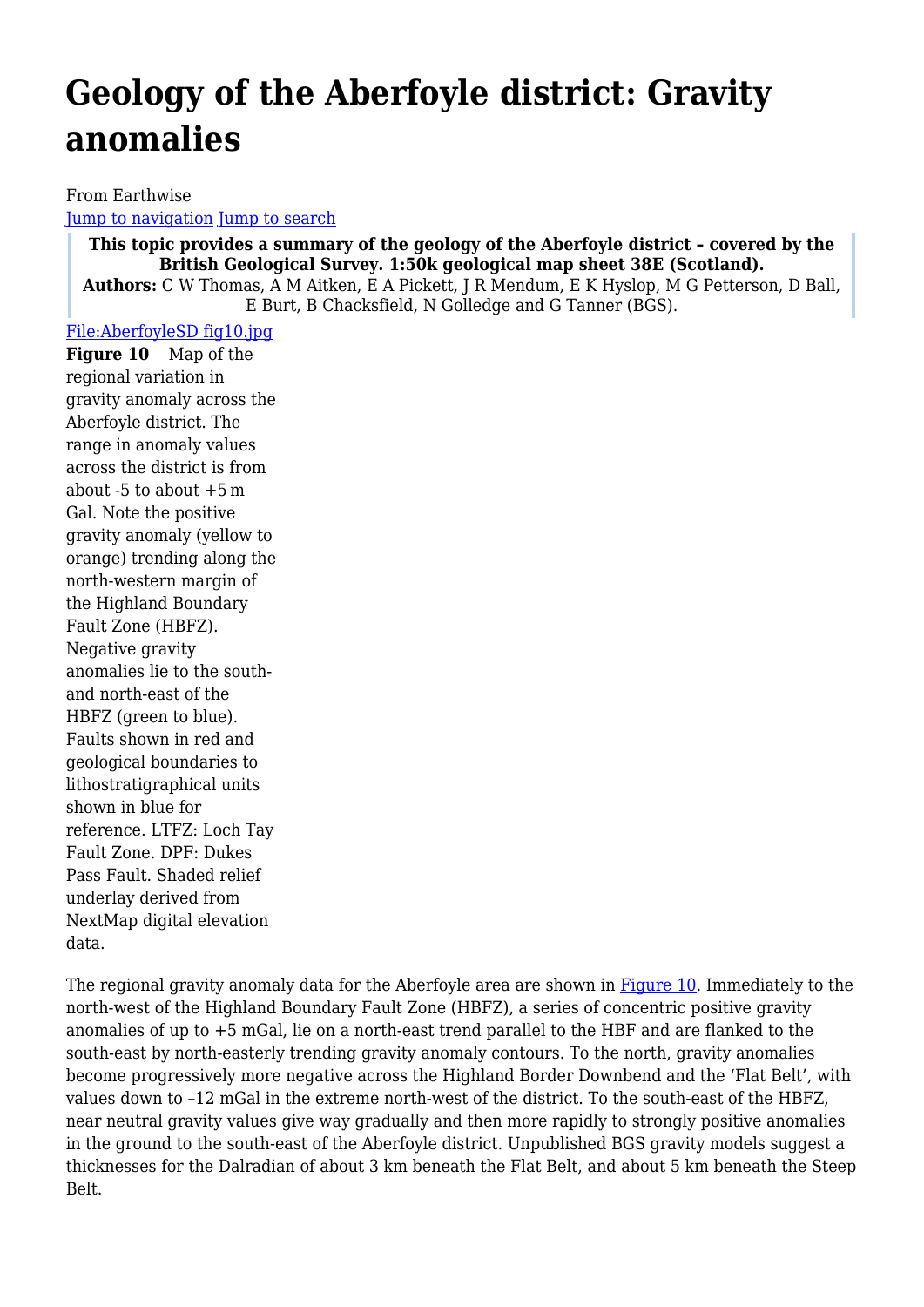The wedge of positive gravity anomalies in the west of the district, north of the HBFZ, may reflect the steeply dipping wacke sandstones and semipelitic rocks of the Southern Highland Group in Loch Ard Forest, and relatively high density mafic rocks in the Highland Border Complex. Thus, the highest gravity anomalies are broadly coincident with the metasandstones and semipelitic rocks that underlie Loch Ard Forest and part of Loch Achray Forest [\(Figure 10](http://earthwise.bgs.ac.uk/index.php?title=Special:Upload&wpDestFile=AberfoyleSD_fig10.jpg)), but such high anomalies do not extend to the north-east, where similar lithologies continue to crop out. Furthermore, Southern Highland Group rocks of similar density elsewhere in the north of the district are associated with negative gravity anomalies. It is possible, therefore, that the gravity high immediately north of the HBFZ results, at least partly, from a component of the putative wedge of mafic Midland Valley Terrane crust that is interpreted to extend north of the surface trace of the HBFZ in regional models, as discussed above and by Trewin and Rollin (2002) $^{\text{11}}$ .

It is notable that the positive anomalies are broadly limited, and possibly displaced by, the Loch Tay, Dukes Pass and associated faults ([Figure 10\)](http://earthwise.bgs.ac.uk/index.php?title=Special:Upload&wpDestFile=AberfoyleSD_fig10.jpg). In the north-east of the district, the trace of the Loch Tay Fault zone coincides with a re-entrant in the gravity anomaly contours. Similarly, the positive anomaly coinciding with the Achray Forest, to the north of Aberfoyle, is limited on its north-western side by the Loch Ard Fault  $(Figure 9)$  $(Figure 9)$ .

The nature of the HBFZ at depth has already been discussed in the section on structure. The gravity data clearly reflect the location of the HBFZ, with reductions of about 5 mGal in the gravity field. The gravity fields on both sides of the fault decline consistently to the north-east, maintaining the difference across it (see below). Whether this relates to declining influence of basement or more local surface effects is unclear.

To the south-east of the Highland Boundary Fault, a broad region of neutral to weakly negative gravity anomalies coincides with the Lower Devonian outcrop, corresponding to the low density conglomerates and sandstones. The lowest gravity values and strongest gradients occur in the eastern part of this area, where anomalies reach –5 mGal. This low probably reflects the very coarse conglomerates of the Craig of Monievreckie Conglomerate Formation, which has its thickest development in this area. Unpublished BGS gravity models suggest some 4 km of Devonian strata adjacent to the Highland Boundary Fault, thinning to about 2 km to the south-east.

Gravity anomalies become weakly positive again in the south-east of the district, then increase strongly in the extreme south-east. The smooth increase in the regional gravity field is coincident with lower Carboniferous sedimentary rocks. The strongly positive increase reflects the influence of the lower Carboniferous basalts that form the Gargunnock Hills immediately south-east of the district. It is also possible that Midland Valley basement has an effect, since the regional models discussed by Trewin and Rollin  $(2002)^{11}$  suggest that dense Midland Valley basement occurs at shallower depths to the south-east of the district.

# **References**

1.  $\uparrow$  <sup>[1.0](#page--1-0) [1.1](#page--1-0)</sup> Trewin, N H, and Rollin, K E. 2002. Geological history and structure of Scotland. 1-25 in *The Geology of Scotland* (Forth edition). Trewin, N H (editor).(London: The Geological Society.)

# **Geology of the Aberfoyle district - contents**

[Summary](http://earthwise.bgs.ac.uk/index.php/Geology_of_the_Aberfoyle_district:_Summary)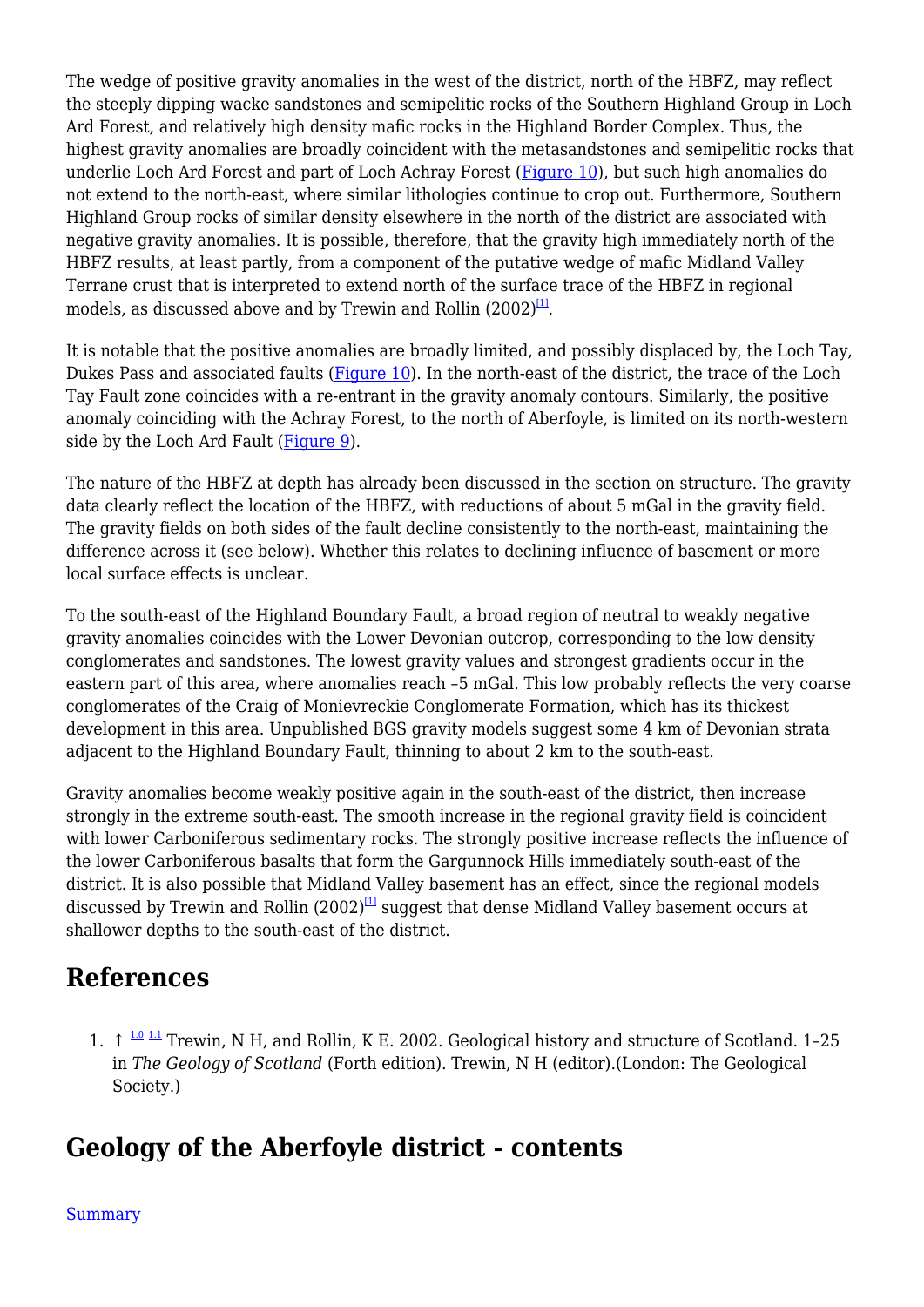### [Introduction](http://earthwise.bgs.ac.uk/index.php/Geology_of_the_Aberfoyle_district:_Introduction)

[Geological summary](http://earthwise.bgs.ac.uk/index.php/Geology_of_the_Aberfoyle_district:_Geological_summary)

[History of research](http://earthwise.bgs.ac.uk/index.php/Geology_of_the_Aberfoyle_district:_History_of_research)

[Neoproterozoic to Cambrian: Dalradian supergroup](http://earthwise.bgs.ac.uk/index.php/Geology_of_the_Aberfoyle_district:_Neoproterozoic_to_Cambrian:_Dalradian_supergroup)

[Highland Border Complex: Introduction](http://earthwise.bgs.ac.uk/index.php/Geology_of_the_Aberfoyle_district:_Highland_Border_Complex:_Introduction)

[Principal tectonostratigraphical units](http://earthwise.bgs.ac.uk/index.php/Geology_of_the_Aberfoyle_district:_Principal_tectonostratigraphical_units)

[Devonian](http://earthwise.bgs.ac.uk/index.php/Geology_of_the_Aberfoyle_district:_Devonian)

[Arbuthnot–Garvock Group \(ATGK\)](http://earthwise.bgs.ac.uk/index.php/Geology_of_the_Aberfoyle_district:_Arbuthnot%E2%80%93Garvock_Group_(ATGK))

[Strathmore Group \(SEG\)](http://earthwise.bgs.ac.uk/index.php/Geology_of_the_Aberfoyle_district:_Strathmore_Group_(SEG))

[Stratheden Group](http://earthwise.bgs.ac.uk/index.php/Geology_of_the_Aberfoyle_district:_Stratheden_Group)

**[Carboniferous](http://earthwise.bgs.ac.uk/index.php/Geology_of_the_Aberfoyle_district:_Carboniferous)** 

[Inverclyde Group \(INV\)](http://earthwise.bgs.ac.uk/index.php/Geology_of_the_Aberfoyle_district:_Inverclyde_Group_(INV))

**[Quaternary](http://earthwise.bgs.ac.uk/index.php/Geology_of_the_Aberfoyle_district:_Quaternary)** 

**[Pleistocene](http://earthwise.bgs.ac.uk/index.php/Geology_of_the_Aberfoyle_district:_Pleistocene)** 

[Holocene](http://earthwise.bgs.ac.uk/index.php/Geology_of_the_Aberfoyle_district:_Holocene)

#### [Minor intrusions](http://earthwise.bgs.ac.uk/index.php/Geology_of_the_Aberfoyle_district:_Minor_intrusions)

[Pre-caledonian amphibolite sheets \(Neo-proterozoic Basic Minor Intrusion Suite\)](http://earthwise.bgs.ac.uk/index.php/Geology_of_the_Aberfoyle_district:_Pre-caledonian_amphibolite_sheets_(Neo-proterozoic_Basic_Minor_Intrusion_Suite))

[Late-caledonian minor intrusions \(North Britain Siluro-Devonian Calc-alkaline Suite\)](http://earthwise.bgs.ac.uk/index.php/Geology_of_the_Aberfoyle_district:_Late-caledonian_minor_intrusions_(North_Britain_Siluro-Devonian_Calc-alkaline_Suite))

[Late-carboniferous quartz-dolerite dykes \(Central Scotland Late Carboniferous Tholeiitic Dyke](http://earthwise.bgs.ac.uk/index.php/Geology_of_the_Aberfoyle_district:_Late-carboniferous_quartz-dolerite_dykes_(Central_Scotland_Late_Carboniferous_Tholeiitic_Dyke_Swarm)) [Swarm\)](http://earthwise.bgs.ac.uk/index.php/Geology_of_the_Aberfoyle_district:_Late-carboniferous_quartz-dolerite_dykes_(Central_Scotland_Late_Carboniferous_Tholeiitic_Dyke_Swarm))

[Basalts of unknown age within the highland border complex and the lower Devonian](http://earthwise.bgs.ac.uk/index.php/Geology_of_the_Aberfoyle_district:_Basalts_of_unknown_age_within_the_highland_border_complex_and_the_lower_Devonian)

[Palaeogene basalts and dolerites](http://earthwise.bgs.ac.uk/index.php/Geology_of_the_Aberfoyle_district:_Palaeogene_basalts_and_dolerites)

#### [Structural history](http://earthwise.bgs.ac.uk/index.php/Geology_of_the_Aberfoyle_district:_Structural_history)

[Caledonian structures in the highland border complex and dalradian supergroup](http://earthwise.bgs.ac.uk/index.php/Geology_of_the_Aberfoyle_district:_Caledonian_structures_in_the_highland_border_complex_and_dalradian_supergroup)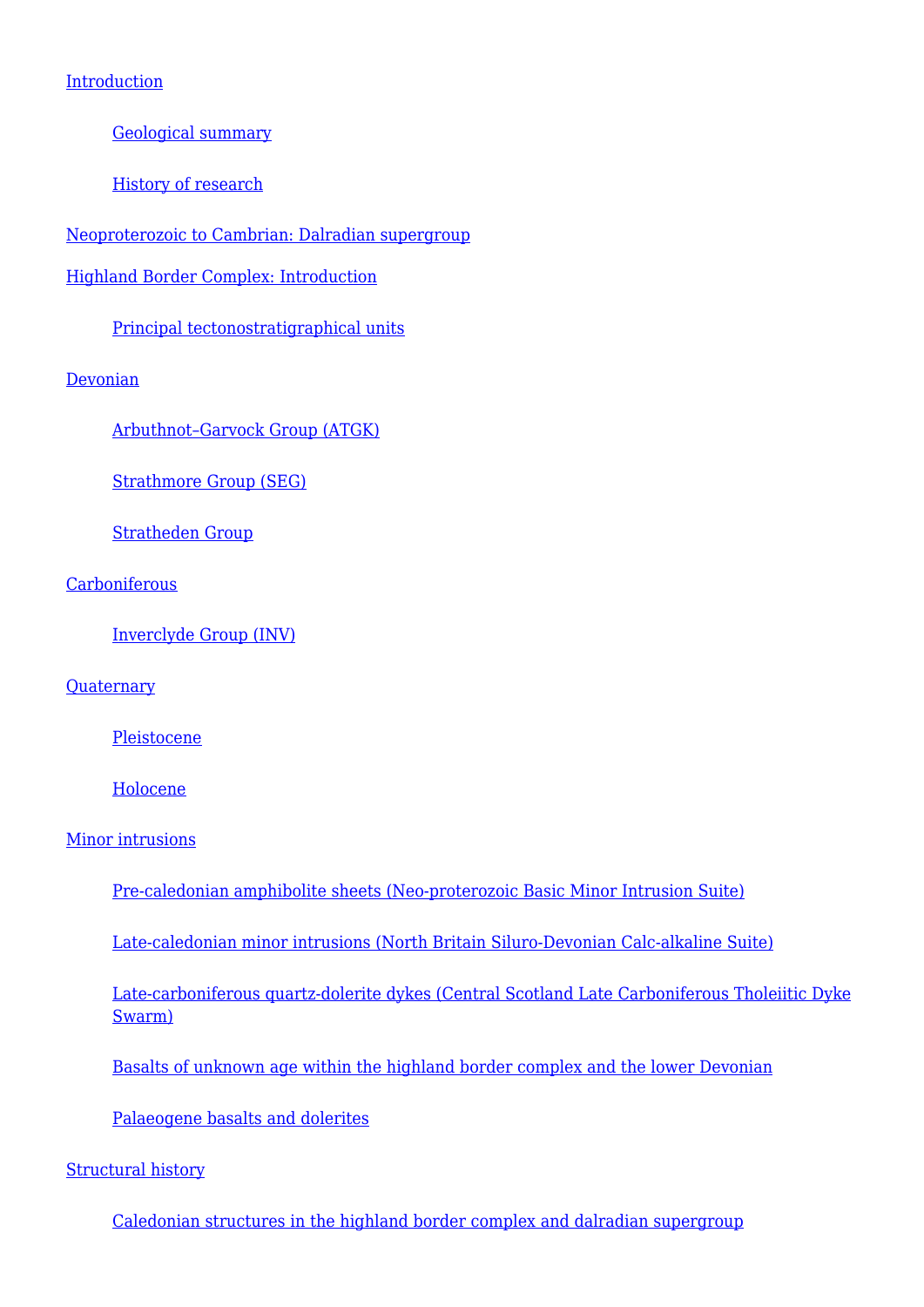### [Faulting](http://earthwise.bgs.ac.uk/index.php/Geology_of_the_Aberfoyle_district:_Faulting)

#### [Metamorphism](http://earthwise.bgs.ac.uk/index.php/Geology_of_the_Aberfoyle_district:_Metamorphism)

[Concealed geology](http://earthwise.bgs.ac.uk/index.php/Geology_of_the_Aberfoyle_district:_Concealed_geology)

[Regional and crustal-scale context](http://earthwise.bgs.ac.uk/index.php/Geology_of_the_Aberfoyle_district:_Regional_and_crustal-scale_context)

Gravity anomalies

[Magnetic data](http://earthwise.bgs.ac.uk/index.php/Geology_of_the_Aberfoyle_district:_Magnetic_data)

### [Applied geology: Quarry products](http://earthwise.bgs.ac.uk/index.php/Geology_of_the_Aberfoyle_district:_Applied_geology:_Quarry_products)

[Sites of scientific interest and outstanding beauty](http://earthwise.bgs.ac.uk/index.php/Geology_of_the_Aberfoyle_district:_Sites_of_scientific_interest_and_outstanding_beauty)

[Water resources](http://earthwise.bgs.ac.uk/index.php/Geology_of_the_Aberfoyle_district:_Water_resources)

**[Geohazards](http://earthwise.bgs.ac.uk/index.php/Geology_of_the_Aberfoyle_district:_Geohazards)** 

[Information sources](http://earthwise.bgs.ac.uk/index.php/Geology_of_the_Aberfoyle_district:_Information_sources)

Retrieved from '[http://earthwise.bgs.ac.uk/index.php?title=Geology\\_of\\_the\\_Aberfoyle\\_district:\\_Gravity\\_anomalies&ol](http://earthwise.bgs.ac.uk/index.php?title=Geology_of_the_Aberfoyle_district:_Gravity_anomalies&oldid=53119) [did=53119](http://earthwise.bgs.ac.uk/index.php?title=Geology_of_the_Aberfoyle_district:_Gravity_anomalies&oldid=53119)' [Categories:](http://earthwise.bgs.ac.uk/index.php/Special:Categories)

- [Pages with broken file links](http://earthwise.bgs.ac.uk/index.php?title=Category:Pages_with_broken_file_links&action=edit&redlink=1)
- [Aberfoyle the geology of the district](http://earthwise.bgs.ac.uk/index.php/Category:Aberfoyle_-_the_geology_of_the_district)

# **Navigation menu**

### **Personal tools**

- Not logged in
- [Talk](http://earthwise.bgs.ac.uk/index.php/Special:MyTalk)
- [Contributions](http://earthwise.bgs.ac.uk/index.php/Special:MyContributions)
- [Log in](http://earthwise.bgs.ac.uk/index.php?title=Special:UserLogin&returnto=Geology+of+the+Aberfoyle+district%3A+Gravity+anomalies&returntoquery=action%3Dmpdf)
- [Request account](http://earthwise.bgs.ac.uk/index.php/Special:RequestAccount)

### **Namespaces**

- [Page](http://earthwise.bgs.ac.uk/index.php/Geology_of_the_Aberfoyle_district:_Gravity_anomalies)
- [Discussion](http://earthwise.bgs.ac.uk/index.php?title=Talk:Geology_of_the_Aberfoyle_district:_Gravity_anomalies&action=edit&redlink=1)

 $\Box$